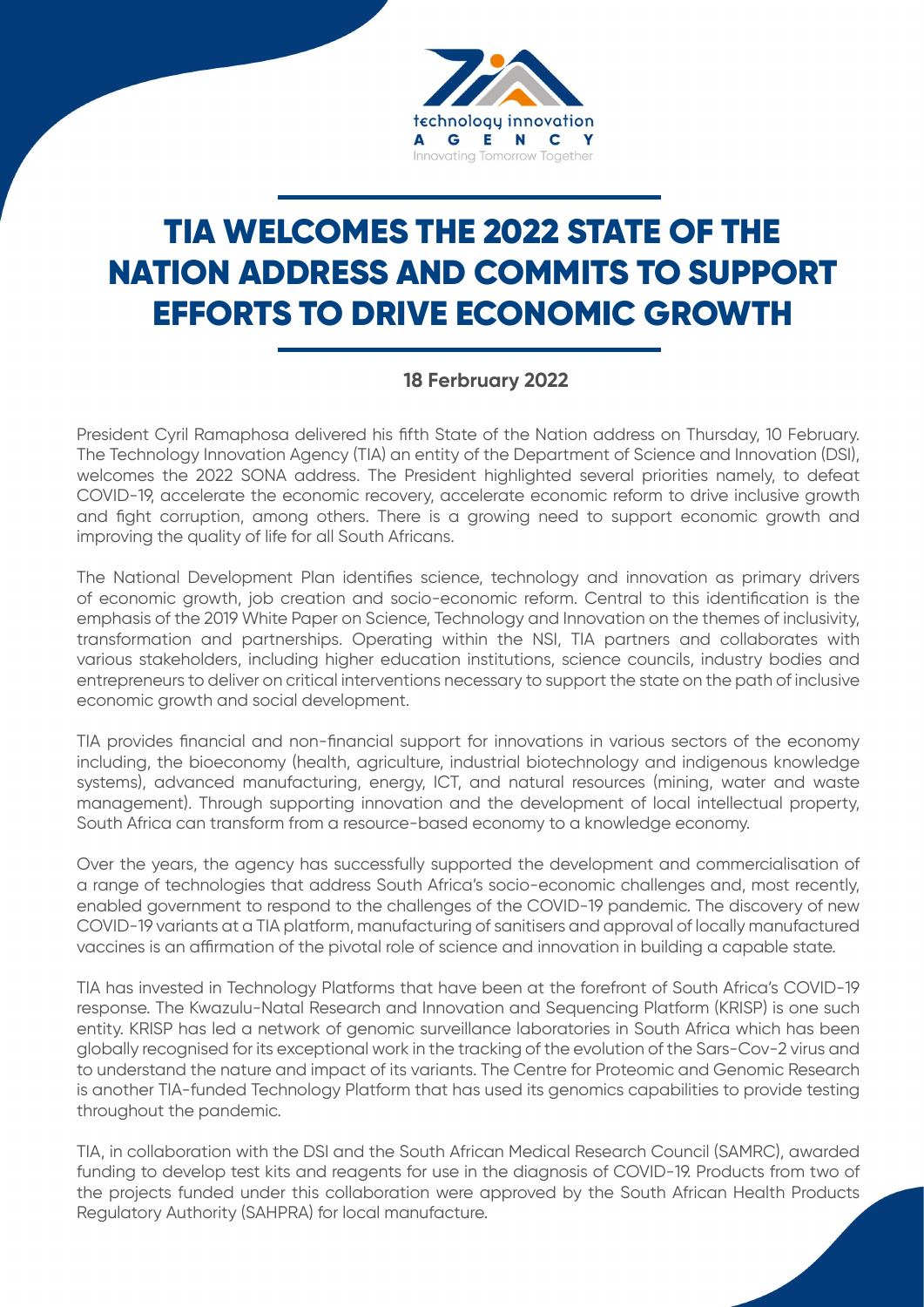The first was the co-development of a rapid polymerase chain reaction (PCR) Covid-19 test kit and reagents by CapeBio Technologies (Pty) Ltd and the CSIR. Through this project, the country recorded a milestone in the fight against Covid-19. CapeBio has already commenced industrial-scale manufacturing of the test kits at its Centurion facilities. At full operational capacity, the company will be able to produce up to 5 000 kits a day, with each kit providing for 1 000 tests.

The second was the approval of a locally- developed COVID-19 antigen detection kit. The MD SARSnCoV-2 Antigen Device was developed by Medical Diagnostech (MD). Medical Diagnostech has already commenced industrial-scale manufacturing of the test kits at its Cape Town facilities. The test kit, which will be the first antigen test kit made in Africa, which will cost \$3 (between R30 to R35).

The President acknowledged that the agriculture sector has significant potential for job creation. This includes the importance of small holder farmers and the informal market in ensuring food security.

TIA is implementing some projects through the Agriculture Bioeconomy Innovation Partnership Programme (ABIPP), a partnership programme led by the DSI and Industry.

The first is the Small-scale Farmer Development initiatives: The Ukhanyo Farmer Development (UFD) aims to assist smallholder maize farmers in the Eastern Cape province by providing mentorship, training and support to assist farmers to increase yields and to farm sustainably. The project addresses challenges of the safe storage of maize through a developed post-harvest technology transfer programme, and the process of Nixtamilization.

Technology and Innovation Diffusion Programme: the piloting and roll-out of Urban Agricultural Technologies in townships. This program is aimed at enabling access to and deployment of new technologies suited to growing or extending the agricultural production capacity in urban areas such densely populated townships or inner cities. This will be implemented through the District Development Model which brings all three spheres of government into collaboration with social partners in districts, to grow inclusive local economies. The target beneficiaries for this programme will be the youth, females, and disabled persons.

The President cited the effects of climate change on the country. The Industrial Biotechnology focus area of TIA supports the development of new technologies targeted at alleviating the impacts of Climate Change and Global Warming. To this end, a call for proposals was published to support the global and national move towards a circular plastics economy and the SA Plastics Pact by supporting innovations that address innovations from the biodegradability of plastics, to recycling to costeffective production processes.

The Industrial Biotechnology focus area of TIA also supports innovations in biocatalysis, biorefinery and biomanufacturing. The portfolio and pipeline investees such as Biodx (Pty) Ltd, Enzyme Technologies (Pty) Ltd, Khepri Innovations, and Lignorganic (Pty) Ltd have developed processes that utilise vegetative waste by-products from the agricultural industry to produce high-value products with commercial application in various sectors including cosmetics, mining, as well as crop and animal health. The Industrial Biocatalysis Hub, a platform for the industrial assimilation of biocatalysis technologies through human capital development, applied research and development and technology transfer, and for participation with industry, was also funded by TIA and the Department of Science and Innovation, and promises to deliver high-end biocatalysis innovations for local production and export to global territories.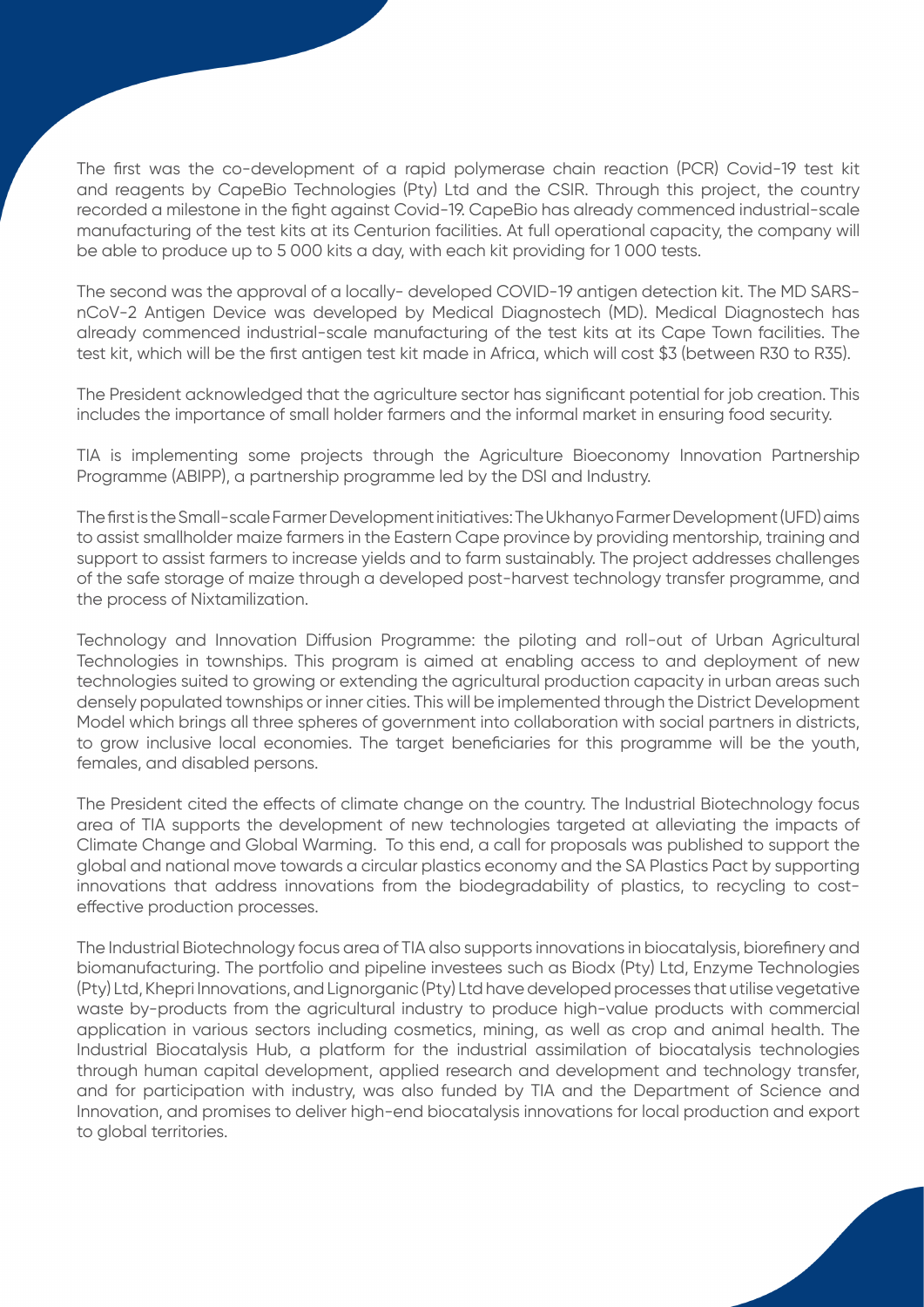To drive technology development and commercialisation of API manufacturing in South Africa, an Active Pharmaceutical Ingredient (API) Cluster has been established to build on the strengths of South African academic research labs and to integrate forward and develop manufacturing capabilities in South Africa while addressing the supply of strategic molecules

To further enable this, TIA has funded the development of a pilot scale regulatory compliant API chemical laboratory to support the analytical testing required during the synthetic process of API molecule development whose equipment is now fully installed and operational.

The direct and indirect benefits of establishing local API manufacturing capabilities would include the reduction of the high reliance on imported APIs which would contribute towards reducing the national trade deficit in the pharmaceutical sector, job creation through the establishment of new manufacturing facilities, small, medium and micro-sized enterprise development and supporting the advancement of black entrepreneurship in the pharmaceutical manufacturing sector.

TIA has played the role of industry builder and has sought to increase its efforts to grow and enhance the role of Indigenous Knowledge Systems in inclusive development and transformation. The successful commercialisation of all indigenous knowledge-based projects which involve the use of indigenous plants, requires the capacity to cultivate the plants. TIA has funded the University of Pretoria in the GR Actives project to support the cultivation of the GR plant by communities in Mamelodi, Gauteng and Ndabakazi village in the Eastern Cape. TIA has also funded the African Traditional Medicines Platform at the University of the Free State, to ensure that the products of promising indigenous knowledge innovations are safe, effective and of consistently high quality.

In his address the President noted that an important pillar of our Economic Reconstruction and Recovery Plan is to revitalise our manufacturing base and create globally competitive export industries.

Technology innovation had also been identified as one of the main drivers in enhancing national manufacturing competitiveness. Innovations supported through Advanced Manufacturing are well placed to support the development of a knowledge economy in manufacturing, by accelerating both the manufacturing capability and the knowledge intensity of the industry.

Several projects in this sector have successfully crossed the technology development chasm and are at the pre-commercialisation phase. These have been prioritised for second round of funding and are being supported to enter into partnerships to ensure market uptake.

The "NovelQuip" project, whose innovation is to develop a fully mechanised planting solution for commercial forestry industry was approached by a global original equipment manufacturer to distribute the technology globally. TIA approved additional funding of R30m to support pre-commercialisation activities which would facilitate global uptake of the NovelQuip technology.

The "Cardioflow" project has developed a portable, hand-held, point of care screening device to identify patients at risk of cardiovascular disease, especially in the primary health care sector. The ease of use and rapid feedback process of the innovation will benefit marginalised communities with limited access to high tech facilities. The innovation is currently at clinical trial phase and will be marketed to primary health care clinics in South Africa.

The president highlighted the need to facilitate the rapid deployment of broadband infrastructure across all municipalities. The planned reforms will revolutionise the country's technological development, making faster broadband accessible to more people and reducing the costs of digital communications.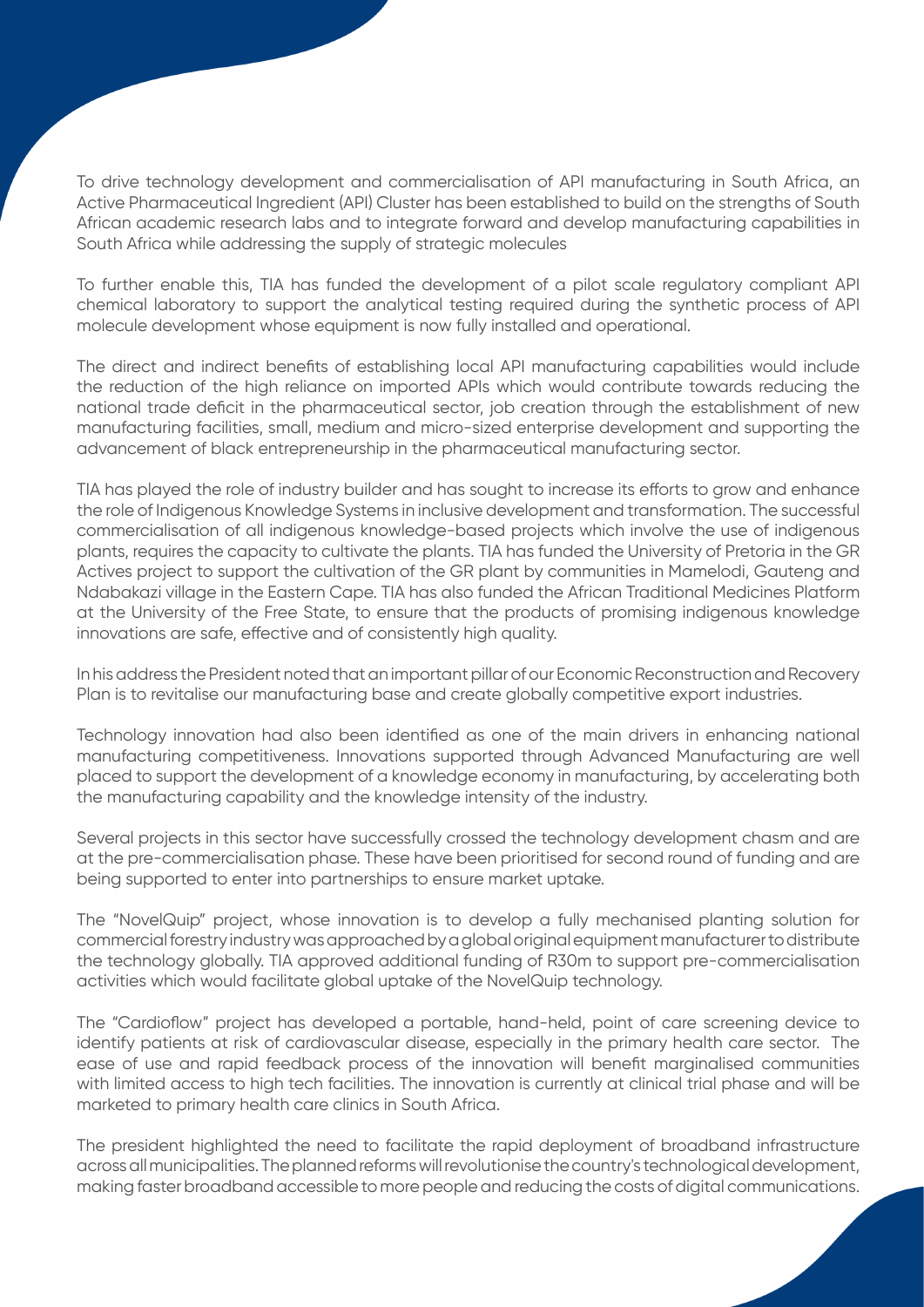Innovative projects are being rolled out to achieve this through the ICT portfolio of TIA. One of these is FibrePoynt. The FibrePoynt technology allows marginalised areas to access the internet and has created job opportunities. The system provides an alternative or supplementary to fibre to the home (FTTH) underground or overhead cable technology in resource constrained areas. They can connect houses in low-income areas at a low cost for 10 megabytes per second unlimited internet. This is a massive step towards realising the improvement of the lives of South Africans, on various levels.

Transport is one of the critical drivers of economic activity, innovations to modernise this industry would create a more efficient and safe transportation system. The innovation, dubbed Commuter Counting Hardware (CCH), developed by Quicklo8 (Pty) Ltd, is aimed at advancing the taxi industry by using state of the art technology. The success of this innovation would modernise and transform the taxi industry which is a critical sector of the South African economy. The CCH solution will improve efficiency in the taxi industry, reducing revenue leakage and indirectly bring positive impact to the overall safety in the industry.

The president commented on the need for government to create conditions that will enable private sector - both big and small - to emerge, to grow, to access new markets, to create new products, and to hire more employees.

TIA will intensify efforts to increase the rate of translation of locally developed technologies; exploit intellectual property to ensure that these are commercialised in a manner that promotes economic growth and the competitiveness of industry. TIA will focus on leveraging local and global partnerships to support the translation of knowledge into commercialised innovations. An example of this is the Stone Three Digital investment by TIA.

Stone Three Digital an industrial IoT company, developed a real-time Process Advisory Dashboard that makes use of non-contact sensors, advanced analytics, big data and deep process knowledge for sectors such as the minerals processing, sugar and pharmaceutical industries. They have developed advanced diagnostics for the mining industry. Their ground-breaking technology has been taken up by mining giants such as Anglo-American. Stone Three has also obtained international partnerships with global giants such as Microsoft, FLSmidth, ABB, Bluecube Systems and General Electric Wabtec.

President Ramaphosa acknowledged that water is the country's most precious natural resource. It is vital to life, development and economic growth. Institutional reforms in this area have been prioritised to ensure future water security, investment in water resources and maintenance of existing assets. There's a need to ensure water security and reform associated institutions.

TIA seeks to support water security and supply, and our efforts are aligned with the Water RDI Roadmap and other public sector initiatives. With funding from TIA, Khanyisa Projects developed the Municipal Operations App to allow members of the public and Community Leak Inspectors to record details of leaks including positions and level of urgency required.

The technology solution provides managers of municipality departments with a fully integrated operational tool that enables the detection of water leaks by field workers. The system allows for measurement and recording of bulk meters, fault identification, repairs, verification, and customer satisfaction measurement. The system also allows for automatic management reporting using dashboards and mapping including the display of hot spots.

A critical aspect of this App system is that it integrates with existing water conservation, operations and demand management tools which are already being used by municipalities.

TIA supports government's efforts in addressing the energy challenge through financial and nonfinancial interventions that will enable the development of innovative energy technologies resulting in a competitive and sustainable energy industry while supporting the transition to a low carbon economy to improve the lives of South Africans.